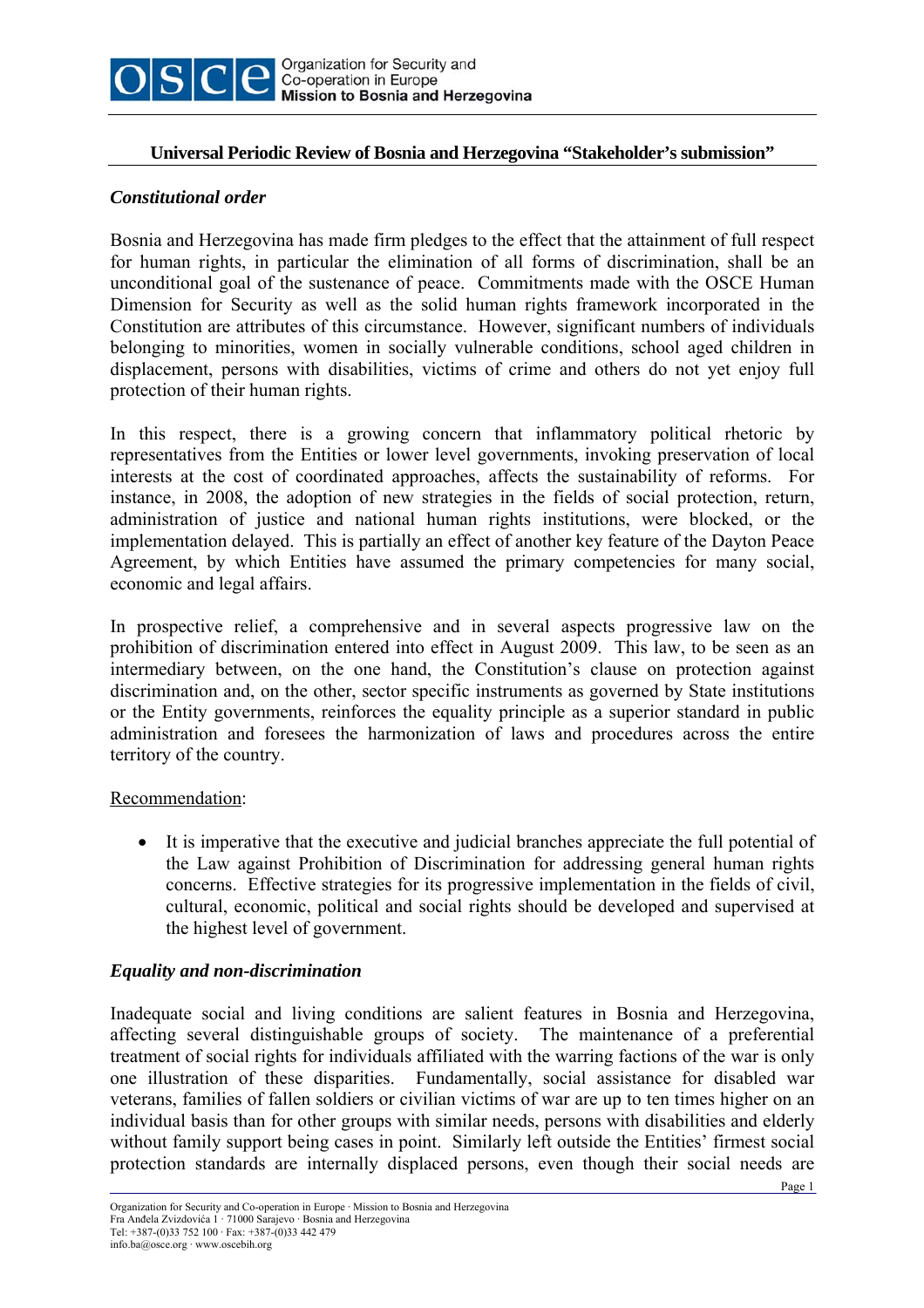intrinsically linked with the events of the war as well. In conjunction with a fear of discriminatory treatment relating to access of employment in their pre-war communities, return and reintegration are also hampered by such challenges as the lack of sustained support for housing renovation and reconstruction, and the absence of de-mining.

Equally serious concerns requiring removal remain for children, particularly in the field of the right to education. Several thousands of the country's population – some four to six percent of the entire school-age population – do not attend primary school. As main reasons, parents of the affected children point to the cost of books and travel, to their inadequate living conditions, to their child's special needs and troubled background. Suffice to say, there is no comprehensive system ensuring that every child is in school. Regular coordination among the bodies involved is rare, and no systematic reporting and follow-up procedures exist.

However, ethnically coloured curricula affect even larger groups of pre-school and schoolaged children. Children are separated along ethnic lines since the temporary solutions previously employed to facilitate access for returnee children to education, namely 'twoschools-under-one-roof' and the 'national group of subjects' have become quasi-permanent features of the system. Increasingly, parents go out of their way to enrol children in schools which cater exclusively to their particular ethnic group. Ultimately this leads to distrust and ignorance for the child about other ethnic groups and beliefs, which in turn threatens cohesion and viability of Bosnia and Herzegovina as a multi-ethnic and multi-religious State.

National minority groups, such as the Roma, find themselves being persistently marginalised. They do not enjoy political rights in parity with the majority of the population *de jure*. They can neither run for the Presidency of the State, nor be appointed as delegates of an Entity to the House of Peoples of Bosnia and Herzegovina. In addition to such political curtailments, Roma face significant social challenges, particularly when it comes to housing assistance, adequate living conditions, access to education and healthcare.

Patterns of discrimination also include systematic underrepresentation of women in public life, the failure of public authorities to pay due regard to domestic violence and a failure to adequately recognise and compensate for crimes of war-related rape. Politicians and other leaders of society need to play a more active role in the protection against these and other forms of horizontal discrimination. Numerous incidents where they actively refuse to take appropriate or consistent action to prevent further victimisation of hate crimes and intolerance against non-heterosexual groups have occurred. Weak systems of monitoring and reporting need to be strengthened, in addition to the raising of public and judicial awareness of what constitutes such a violation.

# Recommendations:

- Entity governments should work in conjunction with each other and the Council of Ministers for a social protection system that is entirely needs-based and ignorant of assistance seekers' social status and residence.
- The education sector should adopt affirmative measures and monitoring systems for children in rural communities and from poor households which ensure their attendance in primary and secondary school. Ethnically coloured segments must be removed from school curricula.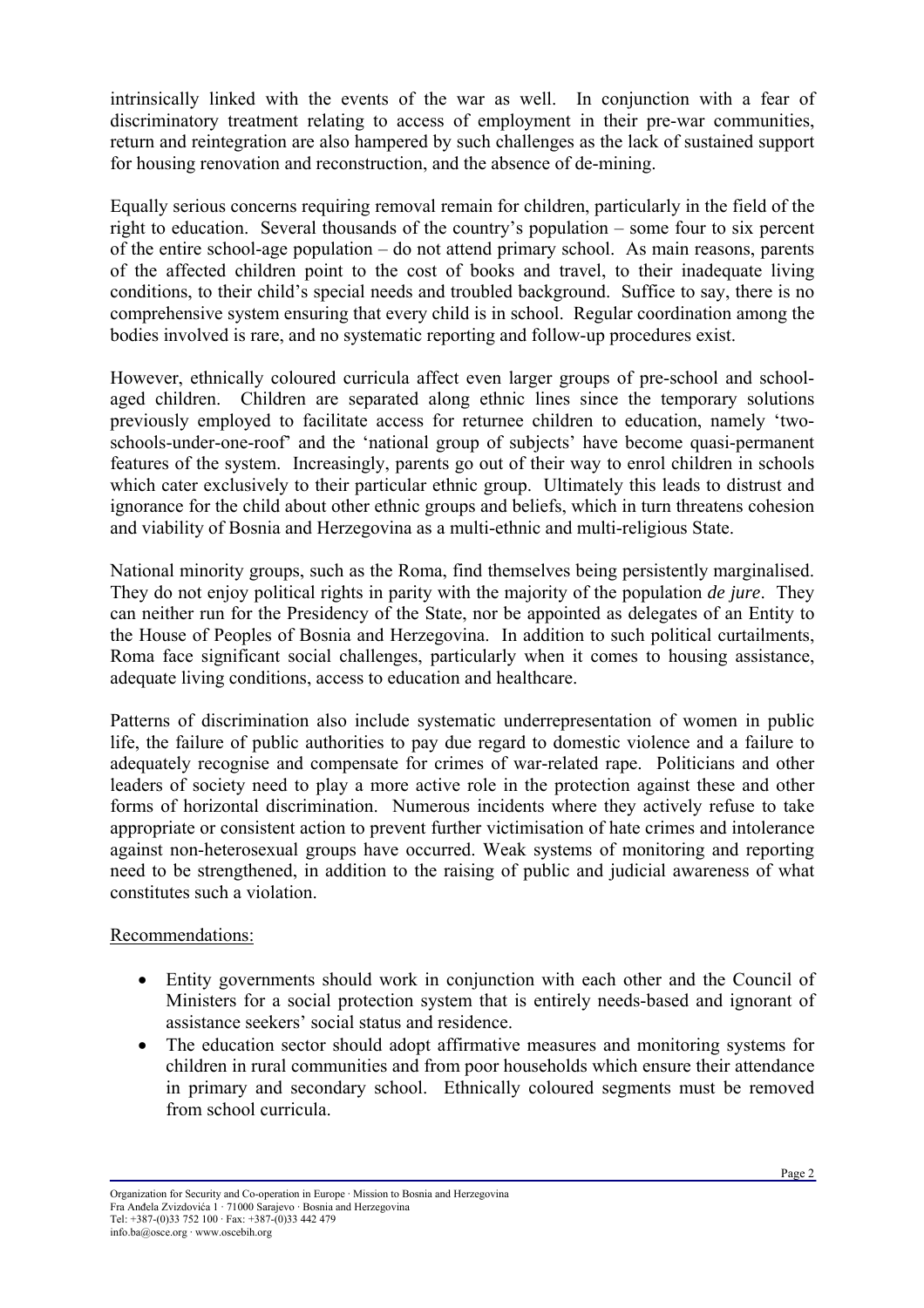- Responsible State and Entity level ministries, in conjunction with the units of selfgovernment should ensure the sustained implementation of the four Roma Action plans on housing, health, education and employment.
- Politicians and community leaders should acknowledge the important role of women in public life and condemn all forms of domestic violence and hate crimes.

# *The administration of justice*

Following completion of the ICTY's mandate, Bosnia and Herzegovina will assume full State responsibility for the remainder of the open war crimes caseload, estimated to be several thousands of suspects. However, there are four national jurisdictions, those governed by the State, the two Entities and Brčko District, respectively. They apply different civil and criminal substantial and procedural laws and, as a corollary, clear instances of proof exist that this circumstance seriously undermines equal protection of the law, as well as the equality before the law in war crimes trials and in other proceedings before the courts. This lack of direction is further exacerbated by the fact that there is no supreme judicial body with the authority to issue practice directions or guide all courts towards a uniform application and interpretation of domestic standards. As one noticeable result, there is no consistent application of standards which shall have priority over other domestic law, such as the right to a fair trial and freedom from arbitrary deprivation of liberty. Further, there is still disagreement on the feasibility of strategic reforms, unified funding for the judiciary and the adoption of single criminal and civil codes.

A more recent challenge for the justice sector is posed by the unjustified intense campaign of attacks, mainly carried out by political representatives from the Republika Srpska, against judges and prosecutors of the State level judiciary, accusing them of lacking integrity and professionalism. These statements call into question not only the work of the State level judiciary, but also the very constitutionality of the existence of the Court of Bosnia and Herzegovina and the State Prosecutor's Office, as well as the sustainability of the judicial reforms undertaken.

Ultimately, the fragmented legal framework and the uncoordinated administration of justice will have repercussions on the ability of individuals to obtain justice for gross violations of their rights, as well as for suspects and offenders of crime. Notably, a comprehensive assessment of responses to trafficking in human beings demonstrated how a series of human rights violations can be attributed to the lack of a fully coordinated criminal justice sector. In particular, a dysfunctional investigation stage, inappropriate qualifications of the crime and arbitrary sentencing policies affect the process by which victims are supposed to get satisfaction, especially in cases concerning child victims originating from Bosnia and Herzegovina.

These sector-specific concerns reflect systemic challenges in the entire criminal justice system, the effective prosecution of war crimes cases not the least. The long-delayed preparation of a national strategy for their continued prosecution, finally adopted in December 2008, has already been marred by failure to implement it in a sincere and timely fashion. Efforts to map the large caseload of unresolved war crimes remain incomplete, while legal reforms necessary for efficient distribution of case files have yet to be passed into law. Other elements of the new strategy call for initiatives to reform the witness protection system and improve regional cooperation on war crimes processing, but these have not been taken up with urgency.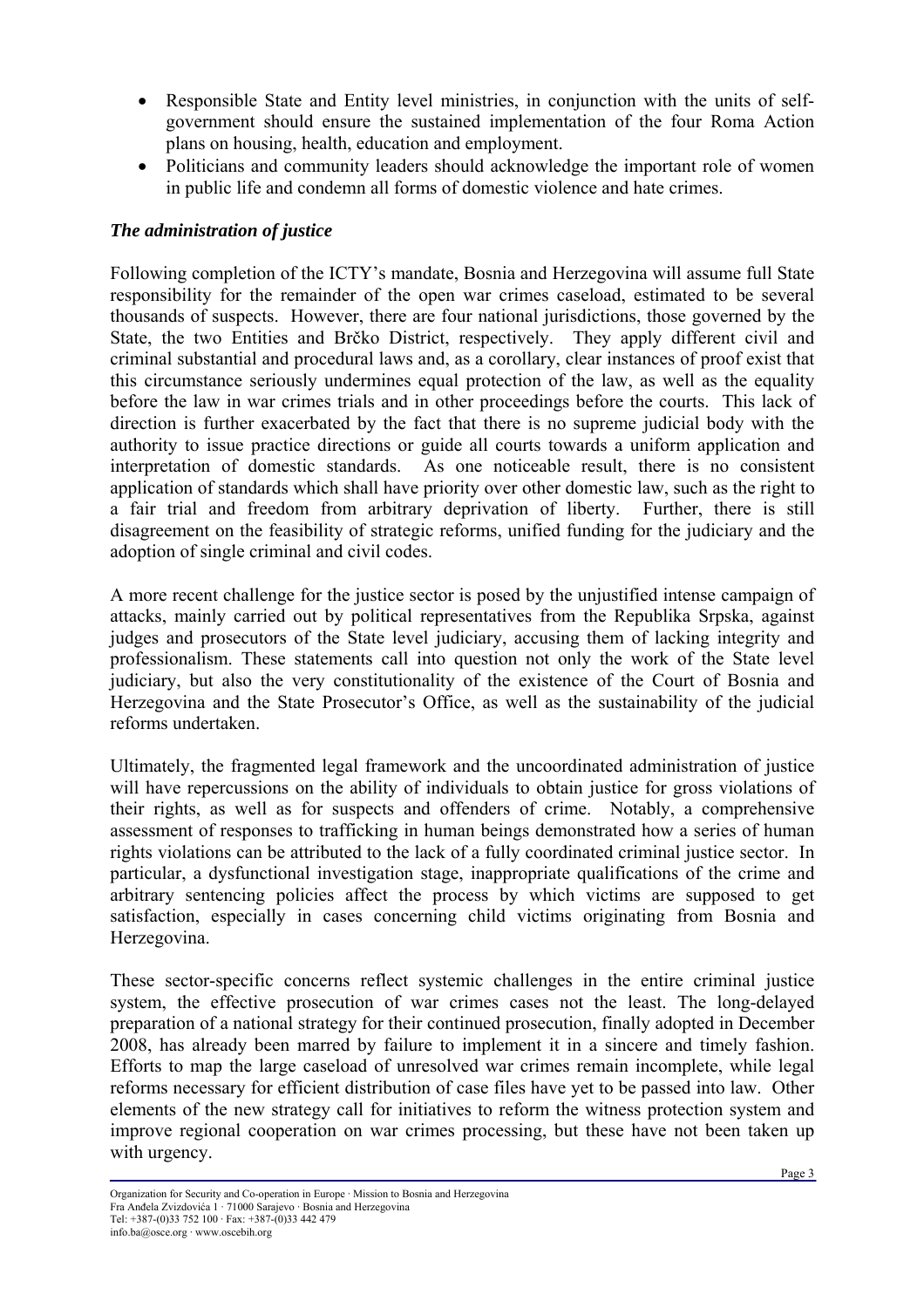Another interrelated concern is the prison system. Visits conducted in prison locations throughout the country point to the lack of coordinated management and unified regimes. More so, monitors have been met with a number of allegations of ill treatment of detainees and prisoners by the police or prison guards respectively. As the number of investigations and prosecutions thereto continues to be very low, the need to improve mechanisms for investigation of cases of alleged torture and ill-treatment remains. Overcrowding, poor material conditions, inadequate medical treatment and lack of rehabilitation programs for prisoners remain impediments for the establishment of a functioning and human rights compliant penitentiary system. The establishment of proper specialized institutions for women, juvenile and mentally incapacitated offenders is equally necessary.

#### Recommendations:

- State and Entity Ministries of Justice need to mobilize a renewed commitment and provide the necessary resources for the implementation of the *National War Crimes Prosecution Strategy*.
- State and Entity Ministries of Justice need to provide political and financial support for the *Sector for Strategic Planning, Aid Co-ordination and European Integration* to assume the role foreseen for the implementation of the *Justice Sector Reform Strategy*.
- State and Entity Ministries of Justice, in conjunction with the penitentiary system, must initiate a public discussion process involving civil society in order to determine the best suitable model of a national mechanism for the prevention of torture.
- Mechanisms to safeguard independence of the judiciary, the status the High Judicial and Prosecutorial Council, the Court and Prosecutor's Office of Bosnia and Herzegovina, as well as the State Intelligence and Protection Agency, need to be improved and judicial budgeting considered as a means to improve the integrity of these institutions.

# *Effective Domestic Remedies*

Annex VI of Dayton Peace Agreement sets forth that the constitutionally protected human rights standards should be monitored by an advanced human rights protection mechanism, therein referred to as the Human Rights Commission. Consisting of two legs, one Ombudsman Institution and one Human Rights Chamber, this commission *sui generis* has now completed its tasks and the competencies transferred to national institutions. However, as sincere human rights shortcomings continue to exist, the functional mandate of the mechanism remains as important as ever.

Nonetheless, Entity interests continue to hamper the development of a single national human rights institution in line with the Paris Principles. This is a clear violation of the directions set out in the Law on the Human Rights Ombudsman of Bosnia and Herzegovina, entrenched in the new Law on the Prohibition of Discrimination, whereby the Ombudsman were entrusted the competencies necessary for monitoring and intervening on behalf of human rights victims across the entire territory of the country. But, because of the Entities' failure to adopt and execute laws that would entail the cessation of the current Entity Ombudsmen and the subsequent transfer of their responsibilities, the central institution is not yet fully operational. Namely, Republika Srpska failed to adopt the relevant law whereas the Federation of Bosnia and Herzegovina made implementation of its law and the cessation of activities of its human rights institution conditional upon the adoption of a corresponding law in the other Entity.